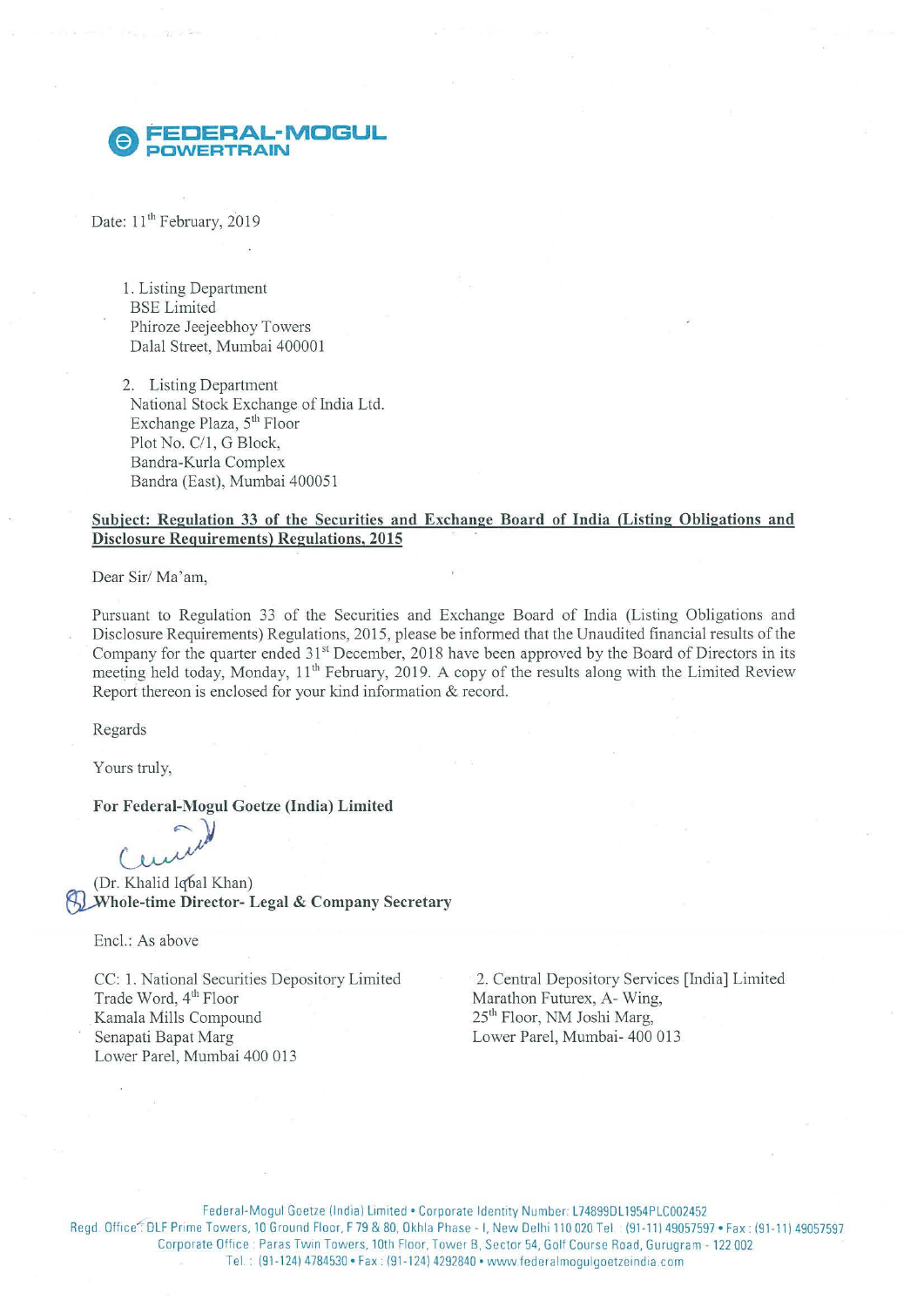# **Walker Chandiok &.Co LLP**

**Walker Chandiok** & Co **LLP**  (Formerly Walker, Chandiok & Co) 21st Floor, DLF Square Jacaranda Marg, DLF Phase II Gurgaon 122002 India

T +91 124 462 8000 F +91 124 462 8001

**Independent Auditor's Review Report on Quarterly Financial Results and Year to Date Results of the Company Pursuant to the Regulation 33 of the SEBI (Listing Obligations and Disclosure Requirements) Regulations, 2015** 

### **To the Board of Directors of Federal-Mogul Goetze (India) Limited**

- 1. We have reviewed the accompanying statement of unaudited financial results ('Statement') of Federal-Mogul Goetze India Limited ('the Company') for the quarter ended 31 December 2018 and the year to date results for the period 1 April 2018 to 31 December 2018, being submitted by the Company pursuant to the requirements of Regulation 33 of the SEBI (Listing Obligations and Disclosure Requirements) Regulations, 2015. This Statement is the responsibility of the Company's Management and has been approved by the Board of Directors. Our responsibility is to issue a report on the Statement based on our review.
- 2. We conducted our review in accordance with the Standard on Review Engagement (SRE) 2410, Review of Interim Financial Information Performed by the Independent Auditor of the Entity, issued by the Institute of Chartered Accountants of India. This standard requires that we plan and perform the review to obtain moderate assurance as to whether the Statement is free of material misstatement. A review is limited primarily to inquiries of company personnel and analytical procedures, applied to financial data and thus provides less assurance than an audit. We have not performed an audit and accordingly, we do not express an audit opinion.
- 3. Based on our review conducted as above, nothing has come to our attention that causes us to believe that the accompanying Statement prepared in accordance with applicable Indian Accounting Standards specified under Section 133 of the Companies Act, 2013and SEBI Circulars CIR/CFD/CMD/15/2015 dated 30 November 2015 and CIR/CFD/FAC/62/2016 dated 5 July 2016, and other recognised accounting practices and policies has not disclosed the information required to be disclosed in accordance with the requirements of Regulation 33 of the SEBI (Listing Obligations and Disclosure Requirements) Regulations, 2015, including the manner in which it is to be disclosed, or that it contains any material misstatement.

**For Walker Chandiok & Co LLP Chartered Accountants** Firm Registration No: 001076N/N500013

Offices in Bengaluru, Chandigarh, Chennai, Gurgaon, Hyderabad, Kolkata, Mumbai, New Delhi, Noida and Pune

**Anamitra Das** Partner Membership No. 062191

**Place** : Gurugram **Date:** 11 February 2019

Chartered Accountants

CHANDIO EDACCOL